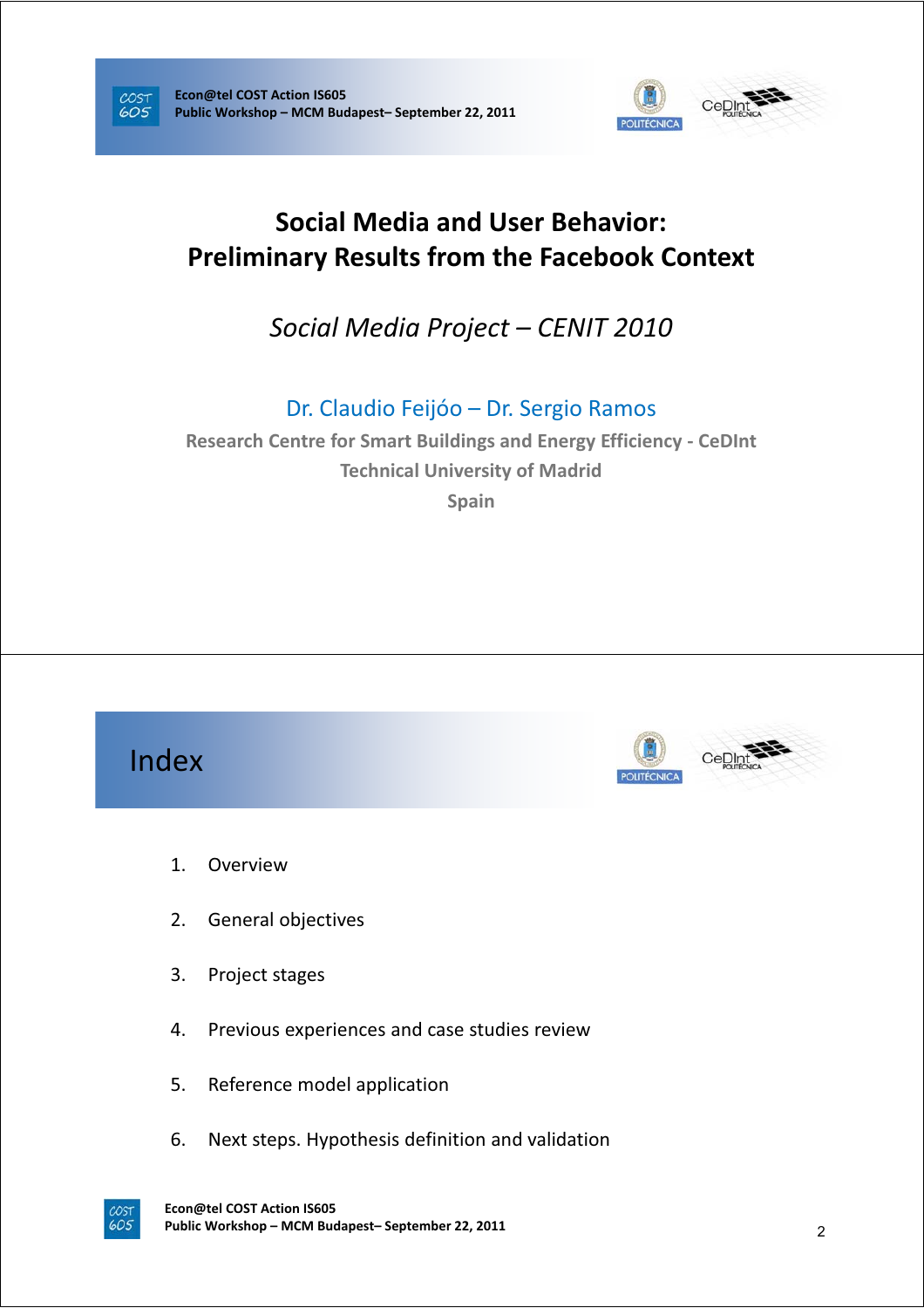### 1. Overview



- Mass media digitalization, social networks adoption, full interactive communications, extensive offer and variety of products, services and applications, have drawn a new panorama in which consumers behave in many different ways.
- In this context, communication between brands and consumers is changing, becoming more interactive and consumer-driven, and new challenges for brands to increase their reputation and effectiveness arise.
- In this new paradigm for communication, firms need to address innovative ways of communication to build their brands through understanding users behaviour and providing them solutions to their needs.



**Econ@tel COST Action IS605 Public Workshop – MCM Budapest– September 22, 2011**

# 2. General objectives



3

- To understand and characterize the evolution of brands presence in the context of social networks.
- To review previous experiences and to analyse specific case studies in which a social movement arises as a response to the demand of a group of users.
- To generate a conceptual framework that allows to understand these new «movements» within the Internet 2.0 context, and identify the factors that affect users participation.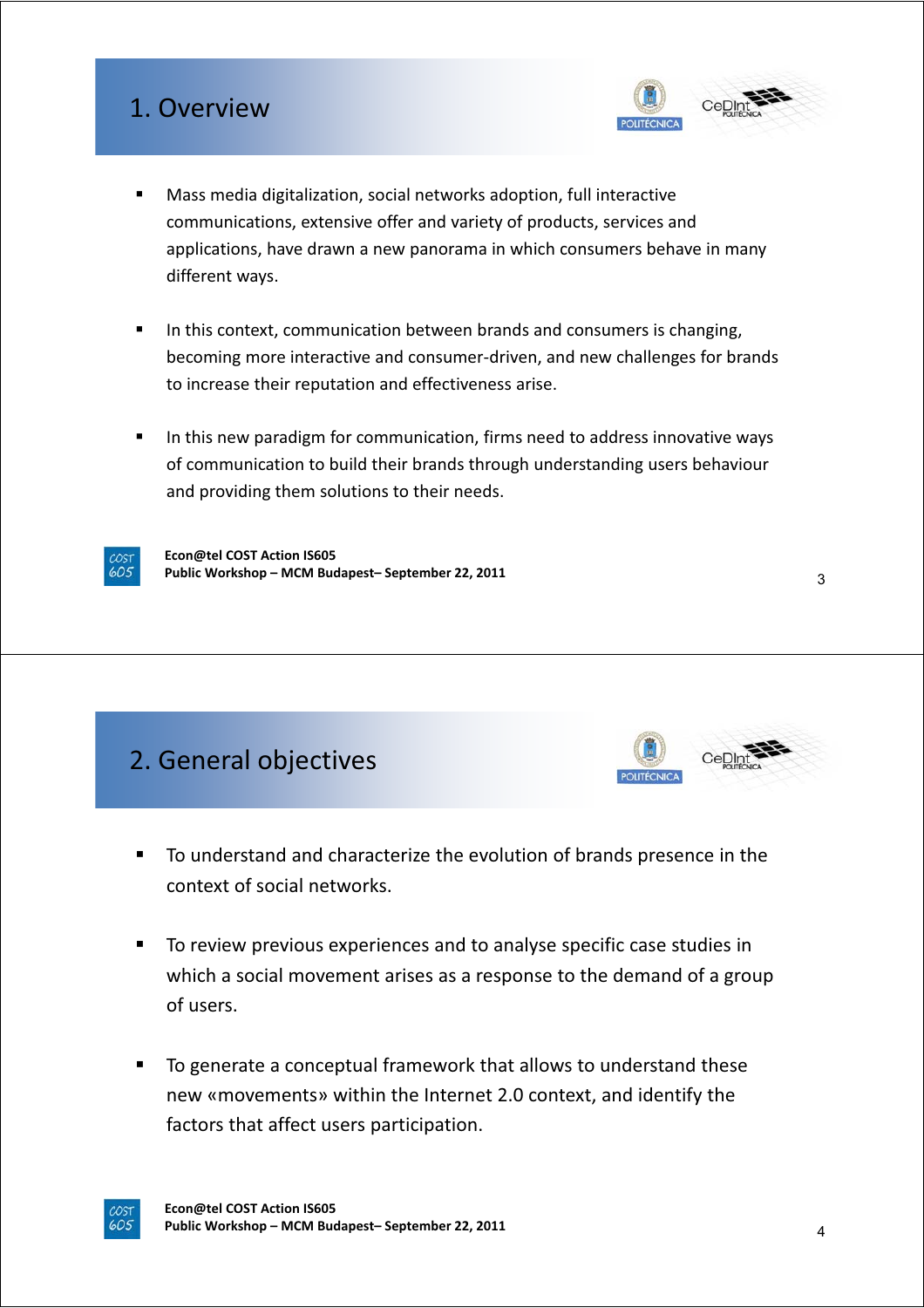



- Analysis of previous research work in the study of psychological and social factors that affect into the organization and participation of users in social movements and social networks.
- Analysis of previous research work in the study of users role in social networks.
- Case studies review and selection.

COST<br>605

**FIRST MILESTONE**

**Selection of a reference model to describe the key components of a social movement and its applicability to a particular Web 2.0 context**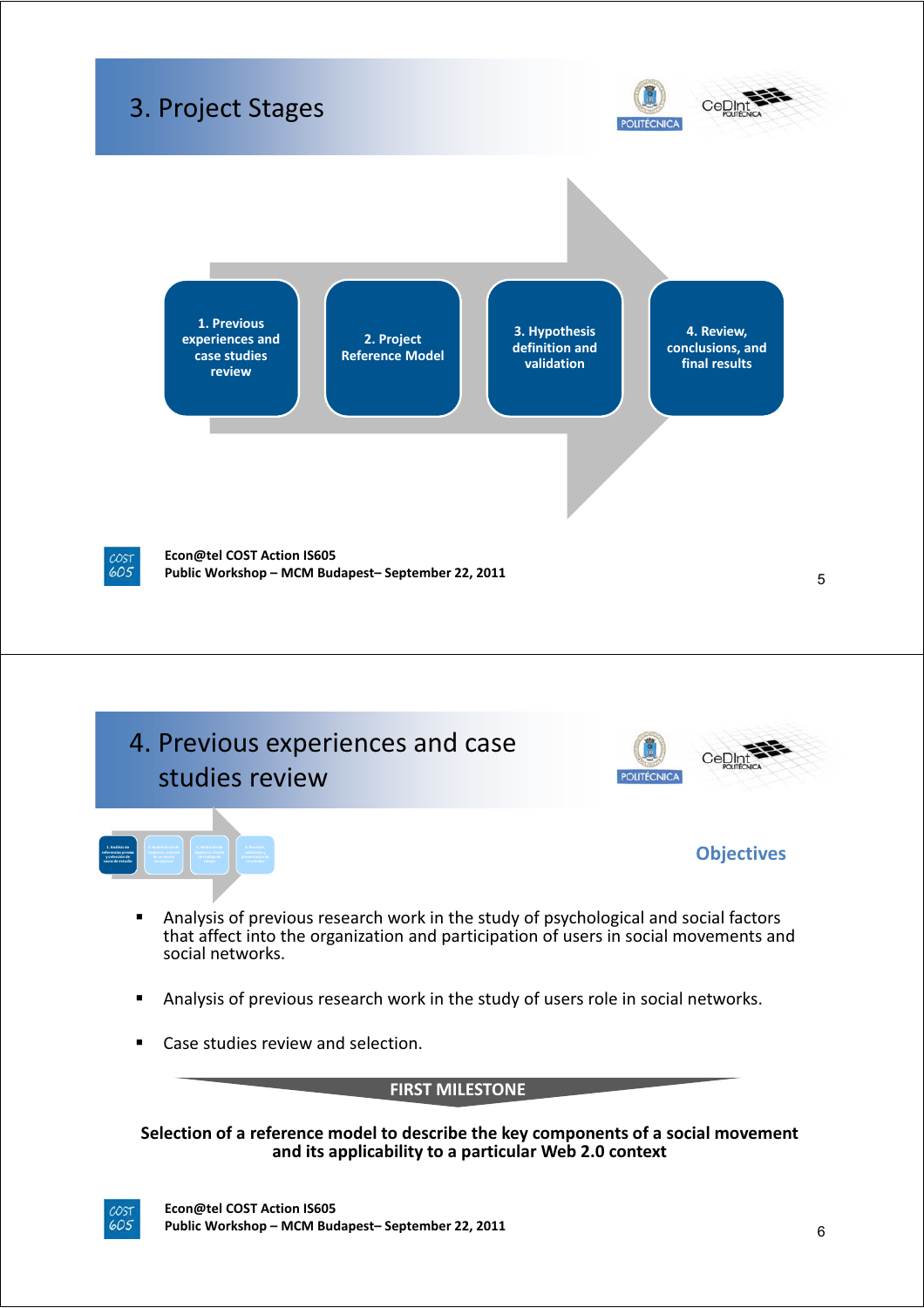

#### **What is the relationship between social movements and social networks?**

The existence of social networks and ties that exist between their members, together with the catalytic effect on them that 2.0 technologies have , facilitates the creation and spread of social movements.

Takács, K., Janky, B., and Flace, A. (2008). Collective action and network change. Social Networks, 30, 177-189.

**Econ@tel COST Action IS605 Public Workshop – MCM Budapest– September 22, 2011** 7

4. Previous experiences and case studies review





### **General Context Characterization**

#### **What general and specific factors are involved in the creation of a social movement?**

From the consulted references on the study of factors involved in the genesis of a social movement, two aspects have been highlighted as of particular interest for the project: the concept of social capital and its relationship with social movements, and the relationship between social movement and innovation.

*(Putnam, 2000) : "Connections among individuals—social networks and norms of reciprocity and trust that arise from them".*

Kaasa, A. (2009). Effects of different dimensions of social capital on innovative activity: Evidence from Europe at *the regional level. Technovation, 29, 218–233.*

De la Hayea, K., Robins, G., Mohr, P. and Wilson, C. (2010). Obesity-related behaviors in adolescent friendship *networks. Social Networks, 32, 161–167.*

Mercken, L., Snijders, T., Steglichd, C., Vartiainene, E., and de Vriesa, H. (2010). Dynamics of adolescent friendship *networks and smoking behavior. Social Networks, 32, 72–81.*

Schaefer, D., Light, J., Fabes, R., Hanish, L., and Martin C. (2010). Fundamental principles of network formation *among preschool children. Social Networks, 32, 61–71.*

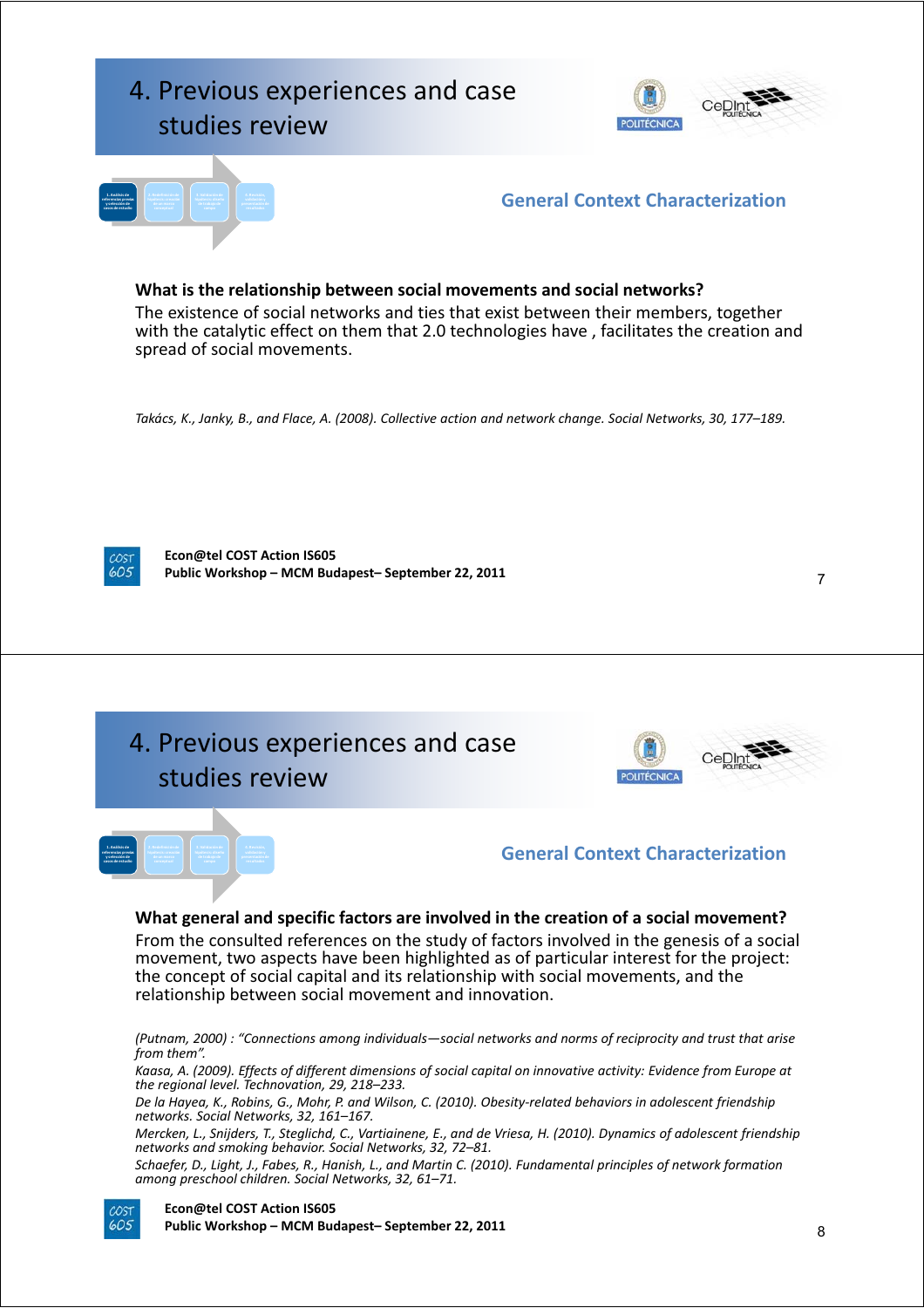## 4. Previous experiences and case studies review





### **General Context Characterization**

#### **Why companies develop business strategies inspired on the creation of social movements?**

The design of successful business strategies based on the creation of a social movement can be considered as a distributed and user-centered innovation process. Such initiatives enhance the figure of the user or consumer as the core of a predesigned social movement that contributes to drive the business strategy of the company.

Putnam, R. (2000). Bowling alone: The collapse and revival of American community. New York: Simon and Schuster, 2000. *541 pages.*

*Von Hippel, E. (2005). Democratizing innovation. Cambridge, Massachusetts: The MIT Press.* Chesbrough, H. (2006a). New puzzles and new findings. In H. Chesbrough, W. Vanhaverbeke & J. west (Eds.), Open *innovation. Researching a new paradigm Oxford: Univesity Press.* Chesbrough, H. (2006b). Open innovation: a new paradigm for understanding industrial innovation. In H. Chesbrough, W. *Vanhaverbeke & J. west (Eds.), Open innovation. Researching a new paradigm. Oxford: Univesity Press.*



**Econ@tel COST Action IS605 Public Workshop – MCM Budapest– September 22, 2011** 9





**Econ@tel COST Action IS605 Public Workshop – MCM Budapest– September 22, 2011** 10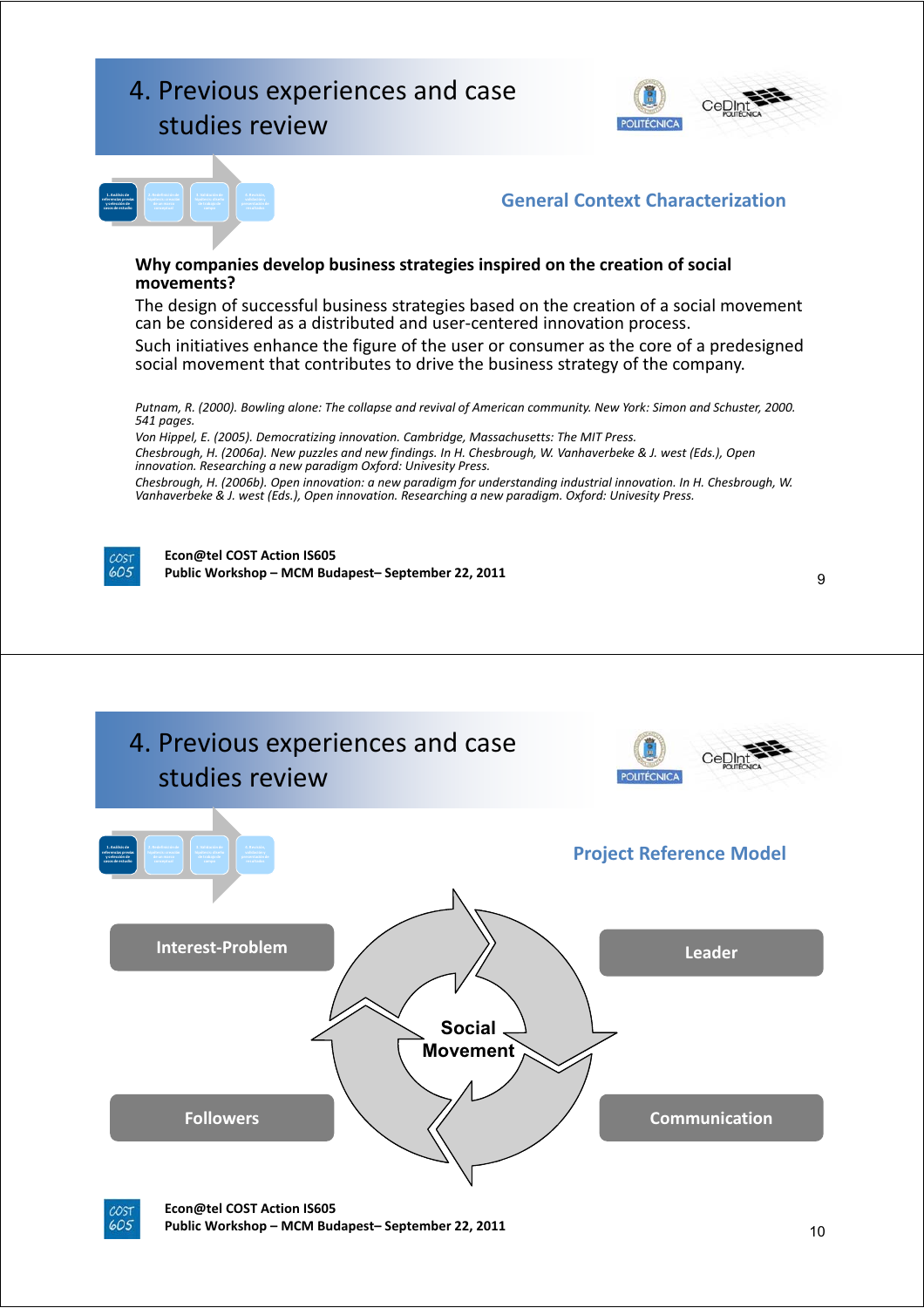### 5. Reference model application



**Objectives**



- Focus on a specific context of Social Media and Web 2.0  $\rightarrow$  Facebook
- **Description of Facebook Fan pages as Social Movements, using the Project** Reference Model.
- Description of attributes and variables that characterise each element of the Reference Model.
- **Definition of a practical experiment on selected Faceboook pages.**

 $605$ 

**Econ@tel COST Action IS605 Public Workshop – MCM Budapest– September 22, 2011**

11

# 5. Reference model application



**2. Redefinición de hipótesis: creación de un marco conceptual**

 $I$ **nterest-Problem** 

| <b>Attributes</b>     | <b>Variables</b>                                    | <b>Type</b>  |
|-----------------------|-----------------------------------------------------|--------------|
| <b>General topic</b>  | Facebook categories                                 | Qualitative  |
| <b>Specific topic</b> | Facebook subcategories                              | Qualitative  |
| <b>Related topics</b> | Facebook categories of connected pages and profiles | Qualitative  |
| <b>Scope</b>          | Online-offline initiatives                          | Qualitative  |
| Relevance             | <b>Followers evolution</b>                          | Quantitative |

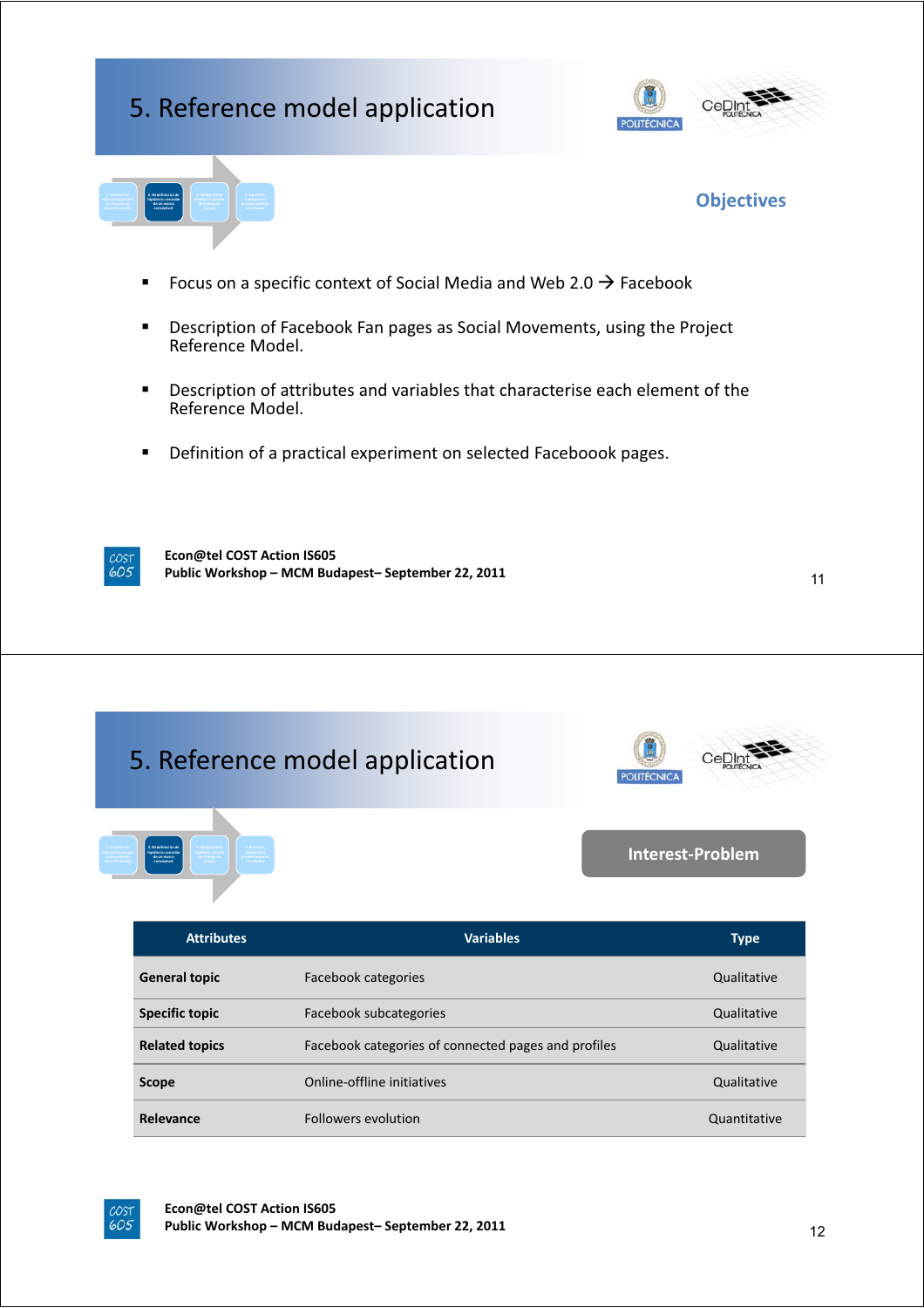# 5. Reference model application





**Leader**

| <b>Attributes</b> | <b>Variables</b>                                                                               | <b>Type</b>  |
|-------------------|------------------------------------------------------------------------------------------------|--------------|
| Profile           | Type of organization: individual, organization, firm, Public<br>Administration                 | Qualitative  |
| Leader dynamism   | Evolution of the umber of post and comments published by<br>the profile administrator (leader) | Quantitative |



COST<br>605

**Econ@tel COST Action IS605 Public Workshop – MCM Budapest– September 22, 2011** 13

#### 5. Reference model applicationCeDlr **OLITÉCNICA Communication 2. Redefinición de hipótesis: creación de un marco conceptual**

| <b>Attributes</b>         | <b>Variables</b>                                                                                     | Type         |
|---------------------------|------------------------------------------------------------------------------------------------------|--------------|
| <b>Communication flow</b> | Leader $\rightarrow$ followers                                                                       | Qualitative  |
|                           | Followers $\rightarrow$ leader                                                                       |              |
| <b>Content quality</b>    | Evolution of the number of comments to an administrator<br>post/comment                              | Quantitative |
|                           | Evolution of the number of "likes" to an administrator<br>post/comment                               | Quantitative |
|                           | Evolution of the number of comments and likes by type of<br>publication (picture, link, video, text) | Quantitative |

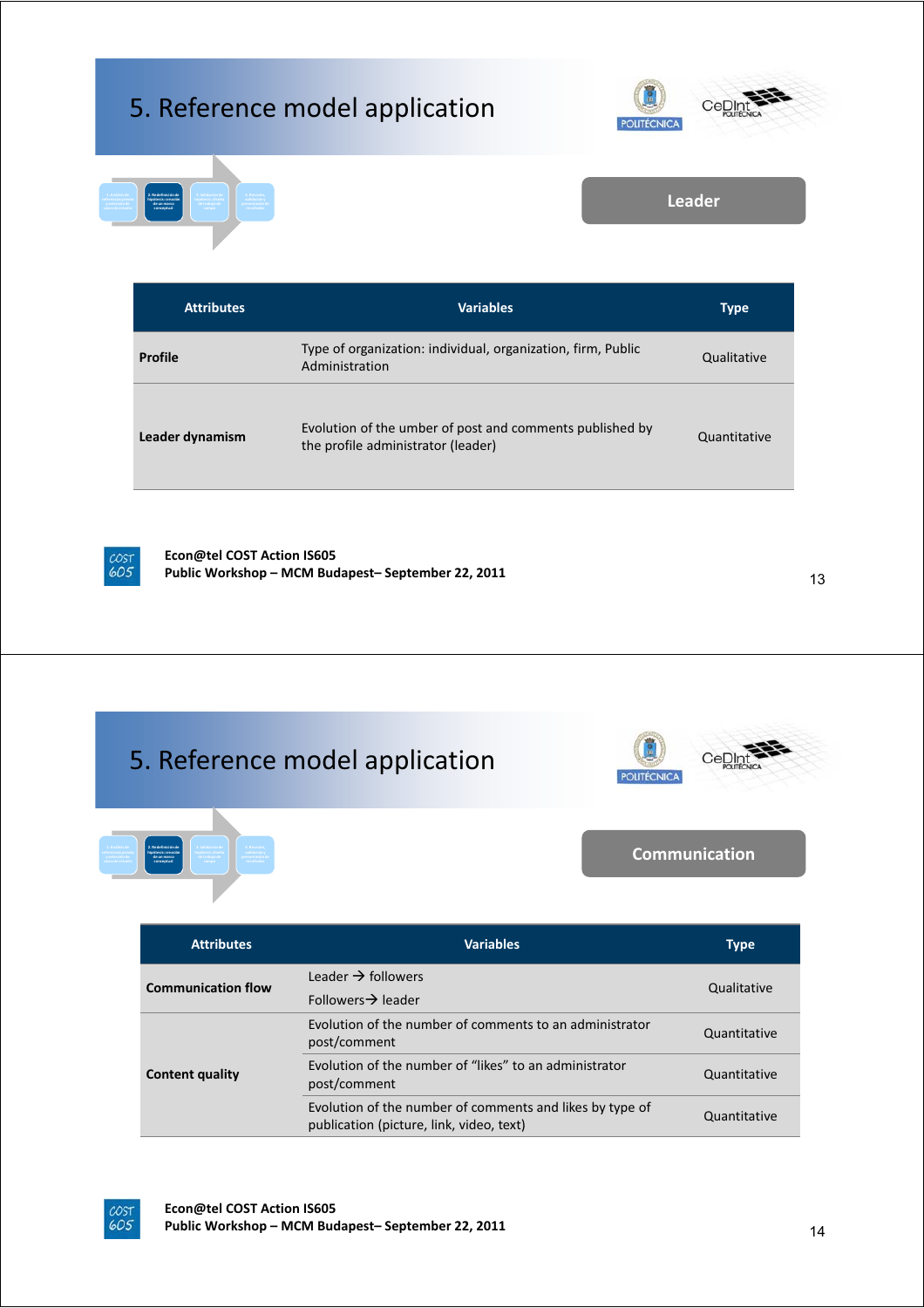|                                                                        | 5. Reference model application<br><b>POLITÉCNICA</b> | Cel              |
|------------------------------------------------------------------------|------------------------------------------------------|------------------|
| 2. Redefinición de<br>iloótesis: creación<br>de un marco<br>conceptual |                                                      | <b>Followers</b> |
|                                                                        |                                                      |                  |
| <b>Attributes</b>                                                      | <b>Variables</b>                                     | <b>Type</b>      |
| <b>Followers role</b>                                                  | Evolution of the number of active influencers        | Quantitative     |



**Econ@tel COST Action IS605 Public Workshop – MCM Budapest– September 22, 2011** 15



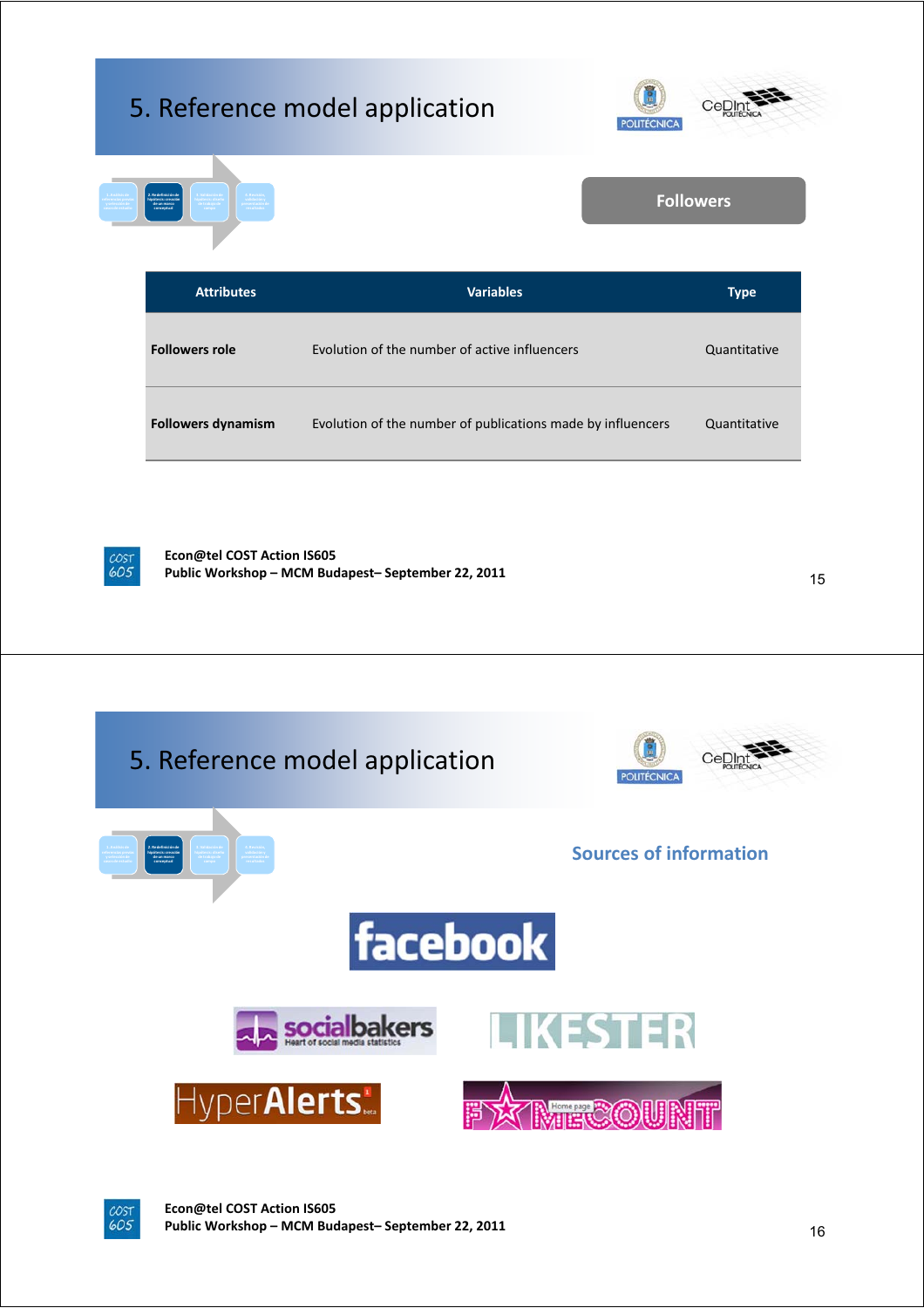





**Objectives**

- Definition of a simulation model of Facebook pages followers evolution according to the previous data.
- Hypothesis definition of factors influencing the evolution of the number of Facebook pages followers.
- Field work definition in order to validate previous hypothesis. Methods for data collection will consider:
	- Surveys.
	- Social networks communities.
	- Focus group.
	- Personal interviews.

**Econ@tel COST Action IS605 Public Workshop – MCM Budapest– September 22, 2011**